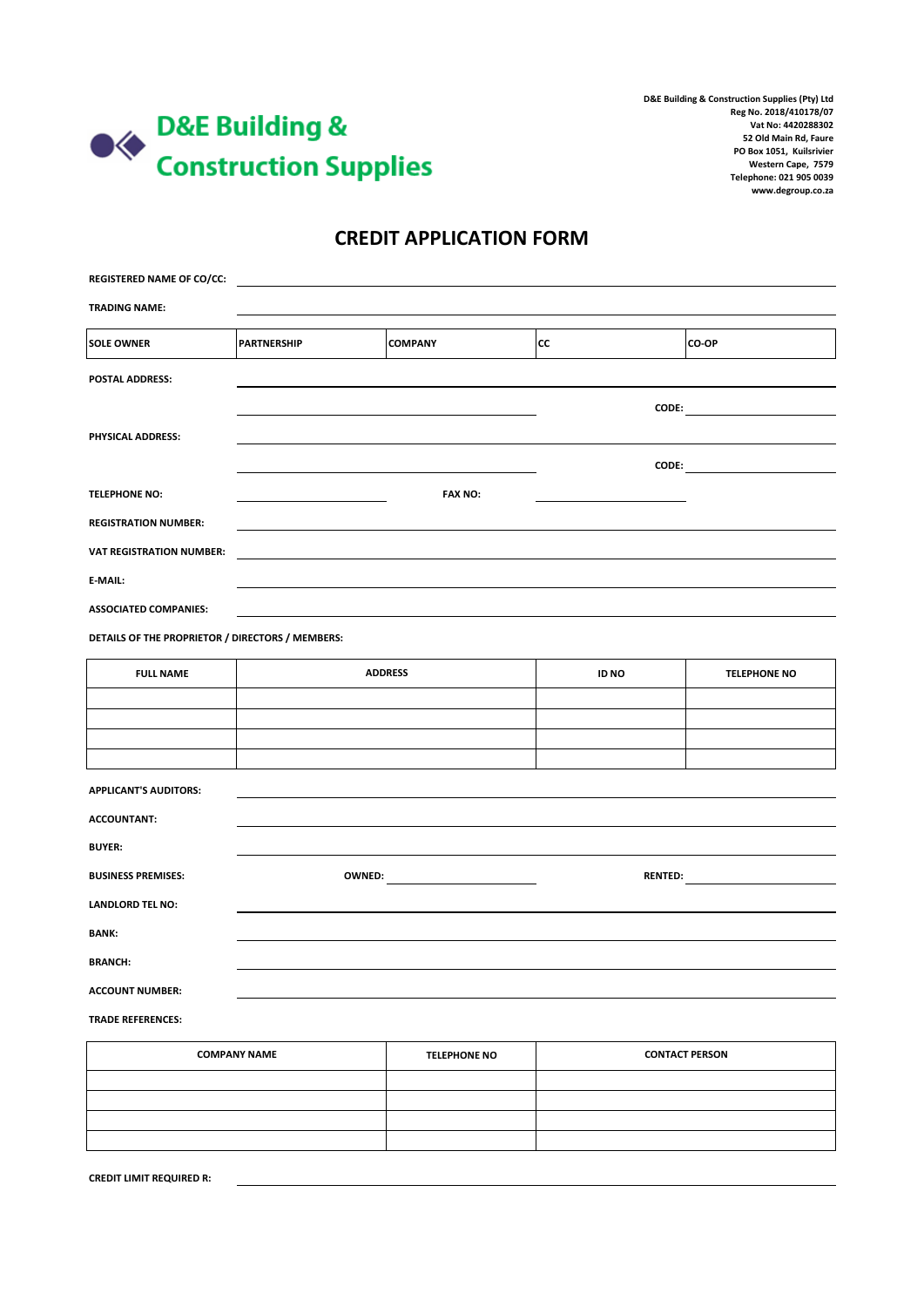

**D&E Building & Construction Supplies (Pty) Ltd Reg No. 2018/410178/07 Vat No: 4420288302 52 Old Main Rd, Faure PO Box 1051, Kuilsrivier Western Cape, 7579 Telephone: 021 905 0039 www.degroup.co.za**

### **APPLICATION FORM PAGE 2**

**The undersigned, for and on behalf of:**

**herein referred to as the "Applicant"**

**Agrees to the following terms and conditions in regard to the items purchased from either**

**D&E Steel (Pty) Ltd; D&E Reinforcing (Pty) Ltd; D&E Steel Service Centre (Pty) Ltd; D&E Post Ten (Pty) Ltd; D&E Building & Construction Supplies (Pty) Ltd; K2018419537 South Africa (Pty) Ltd**

- 1. Applicant shall make payment of interest at 2% above the prime overdraft rate as charged from time to time by ABSA Bank of SA Ltd.; from due date to actual date of payment.
- $2.5$ As security for the due fulfillment of its obligations to the creditor, Applicant hereby cedes assigns and transfers in favor of the Creditor all its rights, title and interest in and to such goods and materials as may have been supplied by the Creditor to the Applicant until such time as the goods and materials have been paid for in full.
- 3. The Company shall be entitled, but not obliged, to institute any legal proceedings against the Applicant in any Magistrates court having jurisdiction over it, even though the cause of action is beyond the jurisdiction of that court.
- 4. In the event of the Company insructing its agents or attorneys to recover monies from the Applicant, the Applicant shall be liable for and pay all legal costs incurred by the Company on the attorney client scale, including collection commission.
- 5. In the event of a dispute between the parties, the Applicant agrees that these terms and conditions shall take precedence over the Applicants terms and conditions and shall be appropriately implemented.
- 6. Should the Applicant breach any of the provisions of this contract, or any other contract with the Company, or have any of its cheques returned unpaid by its bankers, then without any prejudice to any of the other rights of the Company against the Applicant, all amounts owing by the Applicant to the Company whether or not then due and payable shall immediately become due and payable in one sum on demand.
- 7. The Applicant appoints his address on the first page as his domicilium citandi et executandi for all purposes relating to this agreement.
- 8. No act, omission, course of dealing, forbearance, delay or indulgence by the Company in enforcing any of these conditions shall effect or prejudice any of the subsequent rights of the Company, and no such matter shall be treated as any evidence of waiver of the Company rioghts there under, nor shall any waiver of a breach by Applicant of any one or more of these conditions operate as a waiver of subsequent breach thereof.
- 9. By signing this Application, the responsible person hereby confirms that he/she is informed of and agrees to the General Conditions of Sale of the company, as made available on the company website: www.degroup.co.za
- 10. All accounts are payable within 30 days except where otherwise agreed to in writing.
- 11. Signature of responsible official who warrants his/her authority to sign this document on behalf of the Applicant.

| <b>DATE:</b>                 |                    |  |
|------------------------------|--------------------|--|
| <b>AUTHORISED SIGNATURE:</b> | <b>WITNESS:</b>    |  |
| <b>PRINT NAME:</b>           | <b>PRINT NAME:</b> |  |
| <b>CAPACITY:</b>             | <b>CAPACITY:</b>   |  |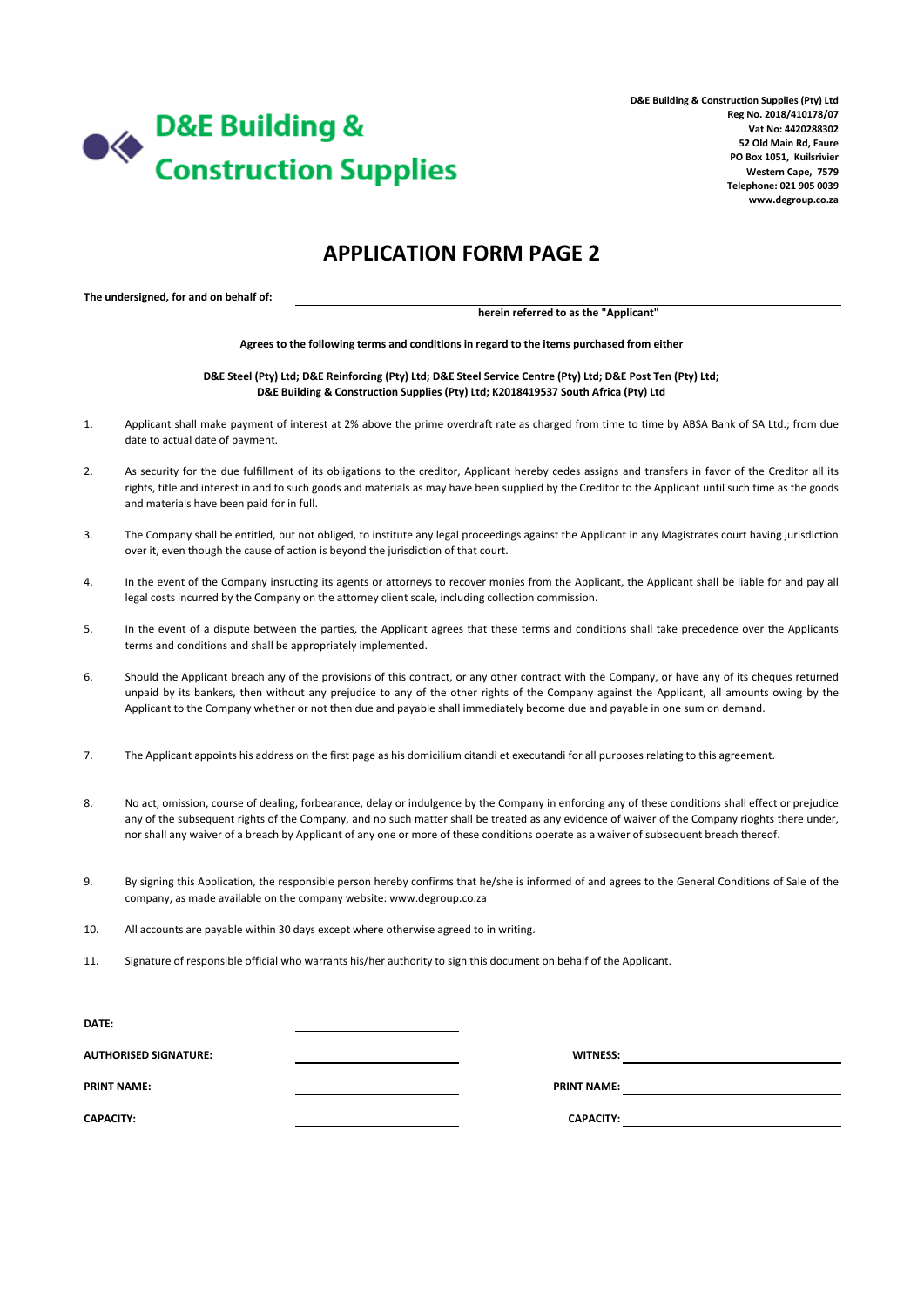# **D&E Building &**  $\blacklozenge\blacklozenge$ **Construction Supplies**

**D&E Building & Construction Supplies (Pty) Ltd Reg No. 2018/410178/07 Vat No: 4420288302 52 Old Main Rd, Faure PO Box 1051, Kuilsrivier Western Cape, 7579 Telephone: 021 905 0039 www.degroup.co.za**

## **DEED OF SURETYSHIP**

I the undersigned do hereby bind myself unto and in favor of D&E Steel (Pty) Ltd; D&E Reinforcing (Pty) Ltd; D&E Steel Service Centre (Pty) Ltd; D&E Post Ten (Pty) Ltd; D&E Building & Construction Supplies (Pty) Ltd; K2018419537 South Africa (Pty) Ltd (herein referred to as "the Creditor") as surety in solidium for and joint co-principal debtor with \_\_\_\_\_\_\_\_\_\_\_\_\_\_\_\_\_\_\_\_\_\_\_\_\_\_\_\_\_\_\_ (herein referred to as "the Principal Debtor") for the due and punctual payment by the Principal Debtor to the Creditor of any amount which now is or which may hereafter become owing by the Principal Debtor to the Creditor for any cause of indebtedness howsoever arising. My liability hereunder shall in no way be affected or diminished if the Creditor either now holds or in the future obtains additional suretyships, guarantees or securities whether real or personal, in respect of the bedts of the Principal Debtor. This suretyship and undertaking shall be a continuing covering security for any present or future indebtedness of the Principal Debtor to the Creditor, and shall remain in full force and effect notwithstanding any fluctuation in or even temporary extinction of such indebtedness.

The Creditor shall be entitled without reference or notification to me and without affecting its rights hereunder, or releasing me here from -

- 1. to release other sureties, and/or securities
- 2. to grant the Principal Debtor extensions of time for payment
- 3. to compound or to make any other arrangements with the Principal Debtor for the discharge of the Principal Debtors indebtedness
- 4. to alter or vary any present or future agreement between the Principal Debtor and the Creditor
- 5. if the Principal Debtor shall be declared insolvent (provisionally or finally) to accept any dividend in respect of the Principal Debtor's indebtedness and also to any securities, guarantees or suretyship arising out of such insolvency, or
- 6. to accept any offer of compromise made by or on behalf of the Principal Debtor, whether then insolvent or otherwise.

I bind myself in the event of the estate of the Principal Debtor being declared insolvent, not to file any claim against the estate of the Principal Debtor in competition with the Creditor. In respect of all contracts concluded or to be concluded by the Principal Debtor with the Creditor I warrant that each such contract was or will be at the time of conclusion within the scope of the authority, powers and objects of the Principal Debtor, and that (where applicable) all resolutions of and signatures by Directors/Members or Representatives of the Principal Debtor, were or in the case fo future contracts, will be properly and with due authority passed and/or executed and/or made. If there shall in respect of any such contract be any breach of the terms of this warranty, then I assume the liability to the Creditor, which any such contract purported to impose upon the Principal Debtor. All admissions or acknowledgements of indebtednesss made or given by the Principal Debtor to the Creditor shall bind me. As security for the fulfillment of all obligations hereby undertaken in favor of the Creditor, I do hereby cede; assign, transfer and make over unto and in favor of the Creditor all right, title and interest in and to any amounts which are now, or which may hereafter become owing to me by the Principal Debtor from any cause of indebtedness howsoever arising. In the event of any prior ranking cession existing at the date hereof, the foregoing cession in favor of the Creditor of any right of action which I may now or at any future time have against the prior cessionary. For the purpose of any action against me a certificate by the director of the Creditor (whose appointment, qualification and/or authority need not be proved) as to the amount owing by the Principal Debtor to the Creditor and of the fact that the due date for payment of the same has arrived, shall be sufficient and satisfactory proof of the facts therein stated. I hereby renounce the benefits of the legal exceptions "excussion", "division", "de duobus vel pluribus reis debendi" and "no value received" with the full force, meaning and effect of all of which i declare myself to be fully acquainted. I hereby consent in terms of Section 45 of the Magistrate's Court Act, 1944, to the Creditor taking any legal proceedings for the recovery of monies claimable hereunder or otherwise in the Magistrate's court for any district having jurisdiction in respect of my person by virtue of Section 28 of the aforesaid Act. Notwithstanding the afore going the Creditor shall be entitled in its discretion to take any such legal proceedings in any other court of competent jurisdiction.

| SIGNED at         | <b>THIS</b> |                  | <b>DAY OF</b> |
|-------------------|-------------|------------------|---------------|
| SIGNATURE:        |             | <b>WITNESS:</b>  |               |
| <b>SIGNATURE:</b> |             | <b>WITNESS:</b>  |               |
| <b>CAPACITY:</b>  |             | <b>CAPACITY:</b> |               |